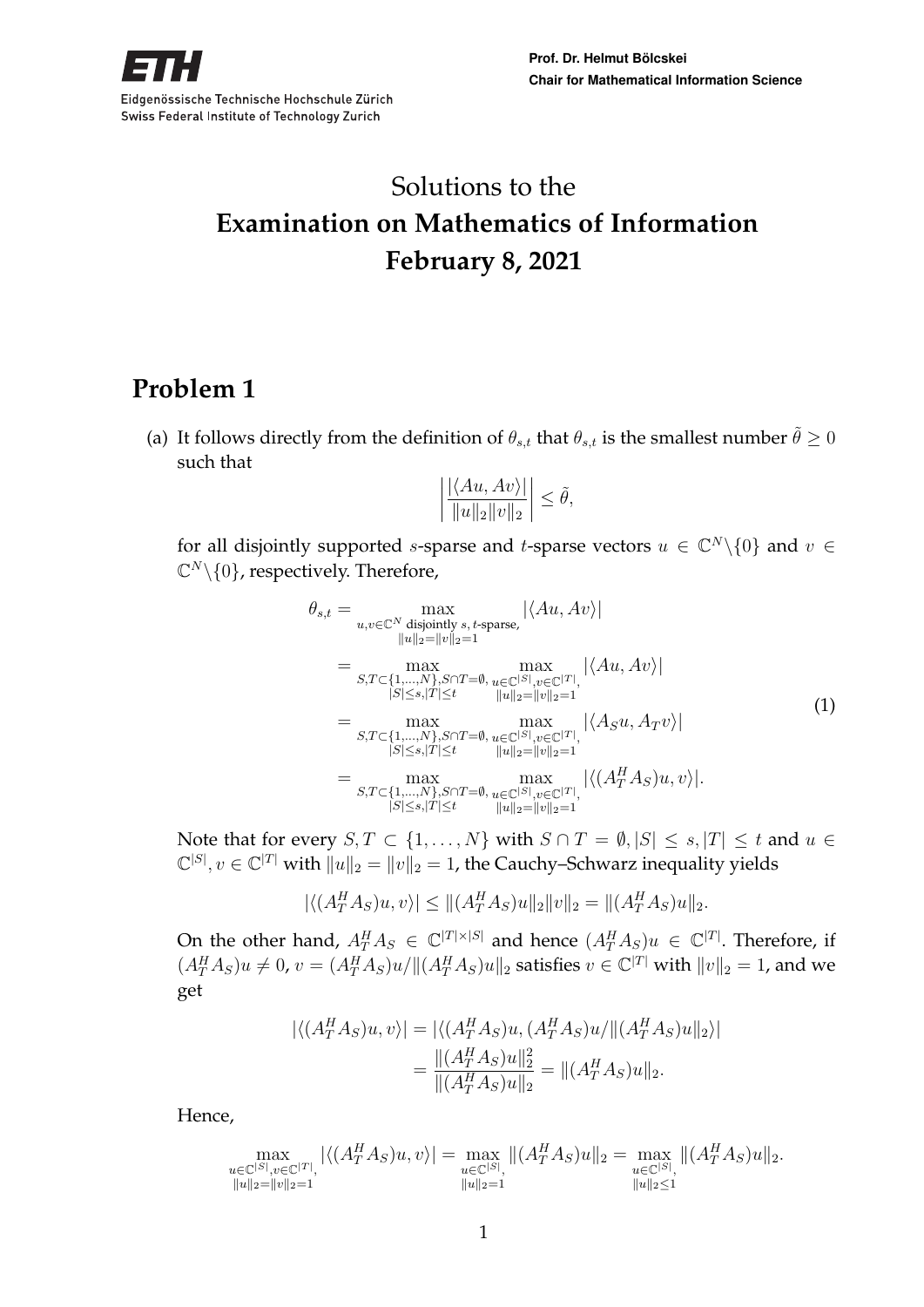Combining this with (1), we obtain

$$
\theta_{s,t} = \max_{S,T \subset \{1,\ldots,N\}, S \cap T = \emptyset, \ u \in \mathbb{C}^{|S|}, \atop |S| \le s, |T| \le t} \max_{u \in \mathbb{C}^{|S|}, \atop \|u\|_2 \le 1} \|(A_T^H A_S)u\|_2
$$

$$
= \max_{S,T \subset \{1,\ldots,N\}, S \cap T = \emptyset, \atop |S| \le s, |T| \le t} \|A_T^H A_S\|_2.
$$

(b) Let  $u, v \in \mathbb{C}^N$  be disjointly supported *s*-sparse and *t*-sparse vectors, respectively, let  $S := \text{supp}(u) \cup \text{supp}(v)$ , and let  $u_S, v_S \in \mathbb{C}^{|S|}$  be the restrictions of  $u, v \in \mathbb{C}^N$  to *S*. Since *u* and *v* have disjoint supports, we have  $\langle u_s, v_s \rangle = 0$  and hence

$$
|\langle Au, Av \rangle| = |\langle A_S u_S, A_S v_S \rangle - \langle u_S, v_S \rangle| = |\langle (A_S^H A_S - I_{|S|}) u_S, v_S \rangle|.
$$

Applying the Cauchy–Schwarz inequality and the relation

$$
||u_S||_2||A_S^H A_S - I_{|S|}||_2 = ||u_S||_2 \max_{\substack{x \in \mathbb{C}^{|S|}, \\ ||x||_2 \le 1}} ||(A_S^H A_S - I_{|S|})x||_2 \ge ||(A_S^H A_S - I_{|S|})u_S||_2,
$$

we get

$$
|\langle Au, Av \rangle| \le ||(A_S^H A_S - I_{|S|})u_S||_2 ||v_S||_2 \le ||A_S^H A_S - I_{|S|}||_2 ||u_S||_2 ||v_S||_2.
$$

Based on the lemma in the problem statement and using  $||u_s||_2 = ||u||_2$ ,  $||v_s||_2 =$  $||v||_2$ , this allows us to conclude that

$$
|\langle Au, Av \rangle| \le \delta_{s+t} ||u||_2 ||v||_2,
$$

which, in turn, proves

$$
\theta_{s,t} \le \delta_{s+t}.
$$

(c) (i) Note that each  $j \in T$  belongs to exactly s sets  $S_i$ , so that

$$
u = \frac{1}{s} \sum_{i=1}^{t} u_{S_i}
$$
 and  $||u||_2^2 = \frac{1}{s} \sum_{i=1}^{t} ||u_{S_i}||_2^2$ .

(ii) Using (c)(i) and the triangle inequality, we get

$$
|\langle Au, Av \rangle| \leq \frac{1}{s} \sum_{i=1}^{t} |\langle Au_{S_i}, Av \rangle| \leq \frac{1}{s} \sum_{i=1}^{t} \theta_{s,r} ||u_{S_i}||_2 ||v||_2
$$
  
=  $\theta_{s,r} \frac{1}{s} \left( \sum_{i=1}^{t} ||u_{S_i}||_2 \right) ||v||_2,$  (2)

where in the second inequality we used that  $u_{S_i}$  and  $v$  are disjointly supported s-sparse and r-sparse vectors, respectively. Moreover, note that the Cauchy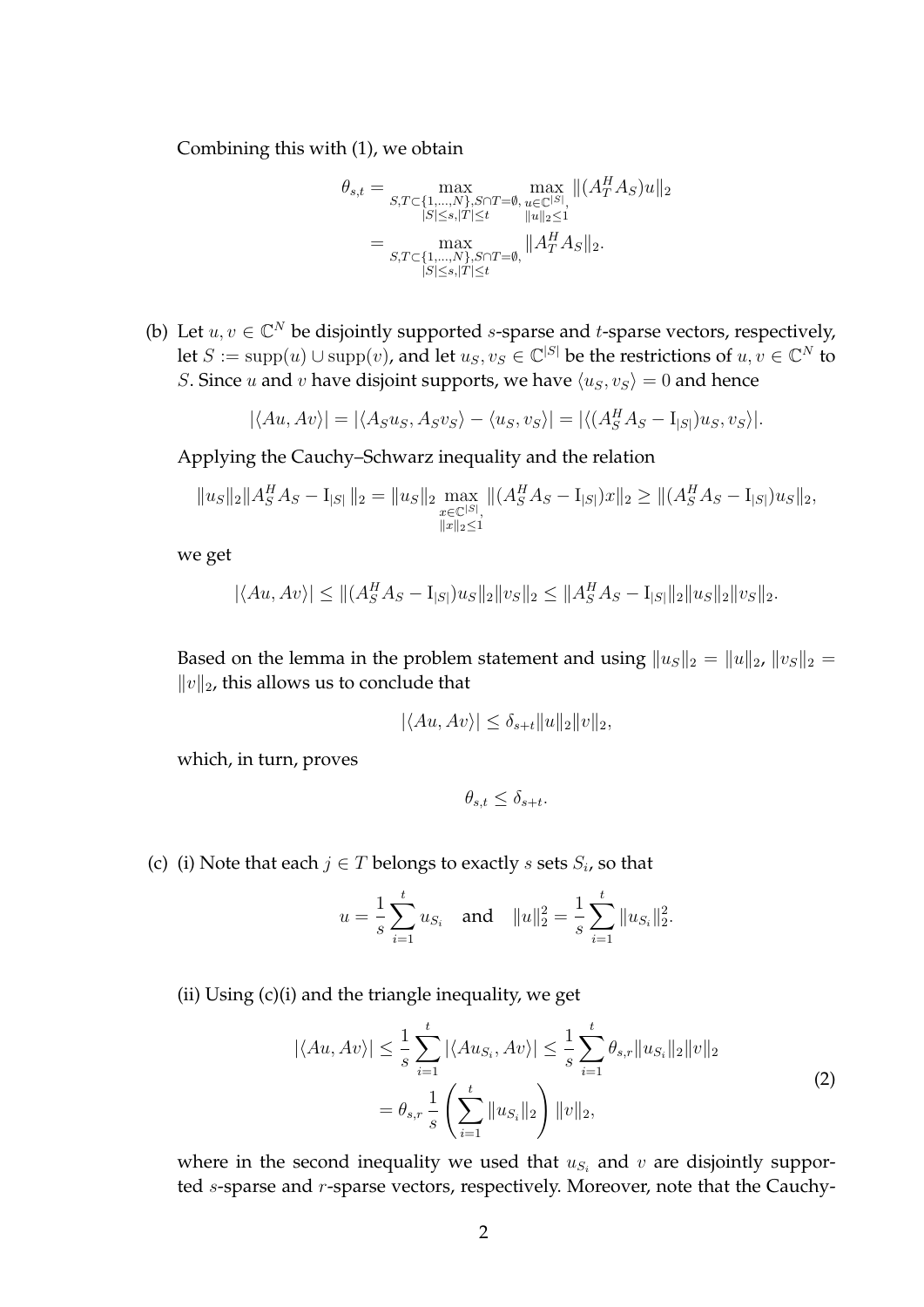Schwarz inequality yields

$$
\left(\sum_{i=1}^t \|u_{S_i}\|_2\right)^2 \le \left(\sum_{i=1}^t \|u_{S_i}\|_2^2\right) \left(\sum_{i=1}^t 1\right) = t \left(\sum_{i=1}^t \|u_{S_i}\|_2^2\right).
$$

This together with (2) and subproblem (c)(i) yields

$$
|\langle Au, Av \rangle| \leq \theta_{s,r} \frac{\sqrt{t}}{s} \left( \sum_{i=1}^{t} ||u_{S_i}||_2^2 \right)^{1/2} ||v||_2
$$
  
=  $\theta_{s,r} \sqrt{\frac{t}{s}} ||u||_2 ||v||_2$ .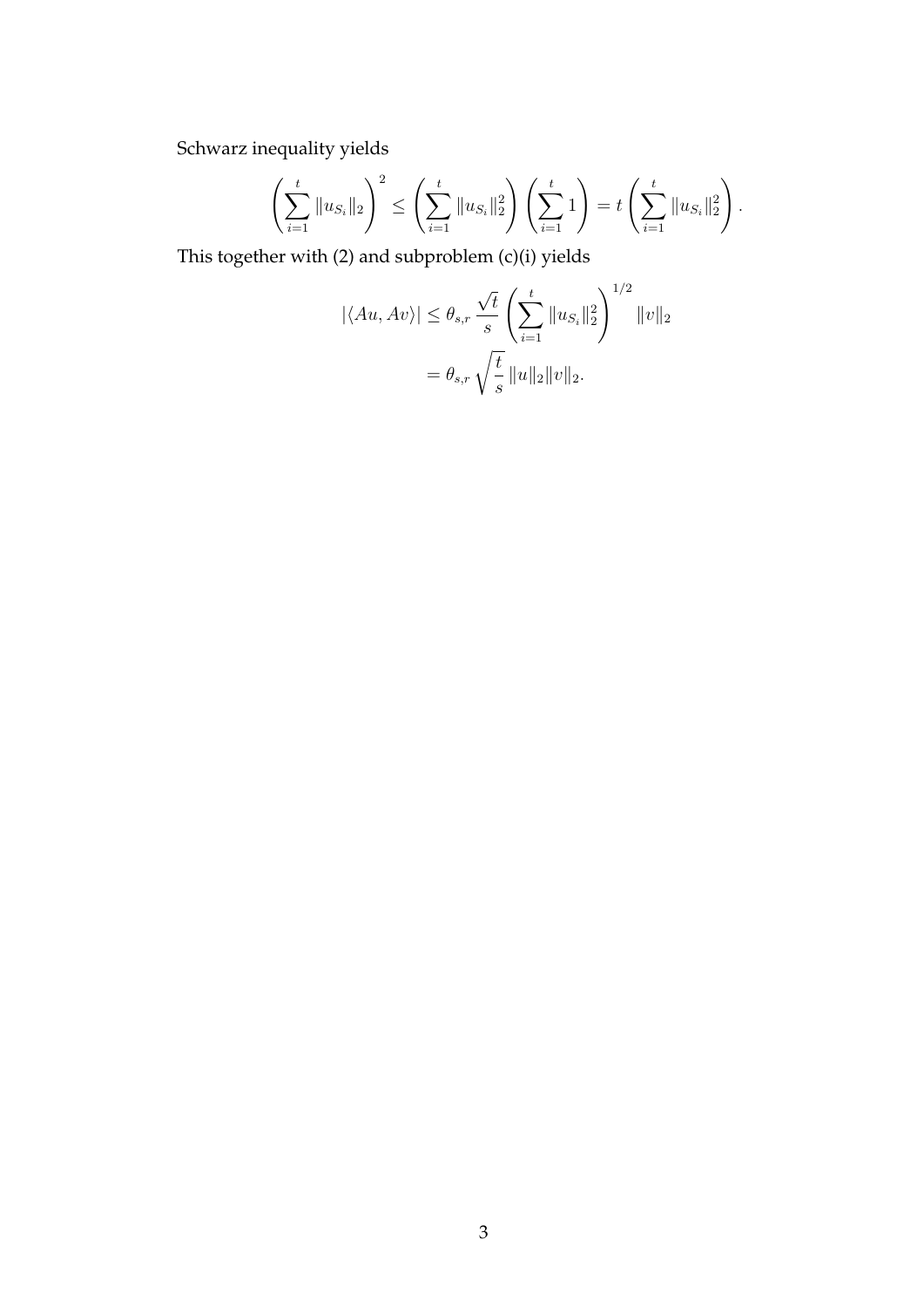### **Problem 2**

(a) (i) Let us assume that  $||x||_{2,\infty} = 0$ . This implies, that for every  $M > 0$ ,

$$
card({j \in \{1, ..., N\} : |x_j| \ge t\}) \le \frac{M^2}{t^2}, \text{ for all } t > 0.
$$

Hence, for every  $t > 0$ ,

$$
card({j \in \{1, ..., N\}} : |x_j| \ge t\}) \le \frac{M^2}{t^2}, \text{ for all } M > 0.
$$

Consequently, by choosing  $M > 0$  but arbitrarily small, we get

$$
card({j \in {1, ..., N}: |x_j| \ge t}) = 0,
$$
\n(3)

for every  $t > 0$ . Now, taking t in (3) arbitrarily small, we can conclude that  $x = 0$ .

(ii) The statement is obvious for  $\lambda = 0$ . Hence, we can assume that  $\lambda \neq 0$ . Now, observe that

$$
\{j \in \{1, \ldots, N\} \colon |\lambda x_j| \ge t\} = \{j \in \{1, \ldots, N\} \colon |x_j| \ge t/|\lambda|\}.
$$

Therefore,

$$
\|\lambda x\|_{2,\infty} = \inf \left\{ M \ge 0 \colon \text{card}(\{j \in \{1, ..., N\} : |\lambda x_j| \ge t\}) \le \frac{M^2}{t^2}, \text{ for all } t > 0 \right\}
$$
  
=  $\inf \left\{ M \ge 0 \colon \text{card}(\{j \in \{1, ..., N\} : |x_j| \ge t/|\lambda|\}) \le \frac{M^2}{t^2}, \text{ for all } t > 0 \right\}$   
=  $\inf \left\{ M \ge 0 \colon \text{card}(\{j \in \{1, ..., N\} : |x_j| \ge t\}) \le \frac{M^2}{|\lambda|^2 t^2}, \text{ for all } t > 0 \right\}$   
=  $|\lambda| \inf \left\{ M \ge 0 \colon \text{card}(\{j \in \{1, ..., N\} : |x_j| \ge t\}) \le \frac{M^2}{t^2}, \text{ for all } t > 0 \right\}$   
=  $|\lambda| \|x\|_{2,\infty}$ .

(b) (i) Note that

$$
card({j \in {1, 2}: |x_j| \ge t}) = \begin{cases} 2, & \text{if } t \le 2^{-1/2}, \\ 1, & \text{if } 2^{-1/2} < t \le 1, \\ 0, & \text{if } t > 1. \end{cases}
$$

Therefore, for all  $t > 0$ ,

$$
card({j \in {1, 2}: |x_j| \ge t}) \le \frac{1}{t^2}.
$$

On the other hand,

$$
card({j \in {1, 2}: |x_j| \ge 1}) = 1,
$$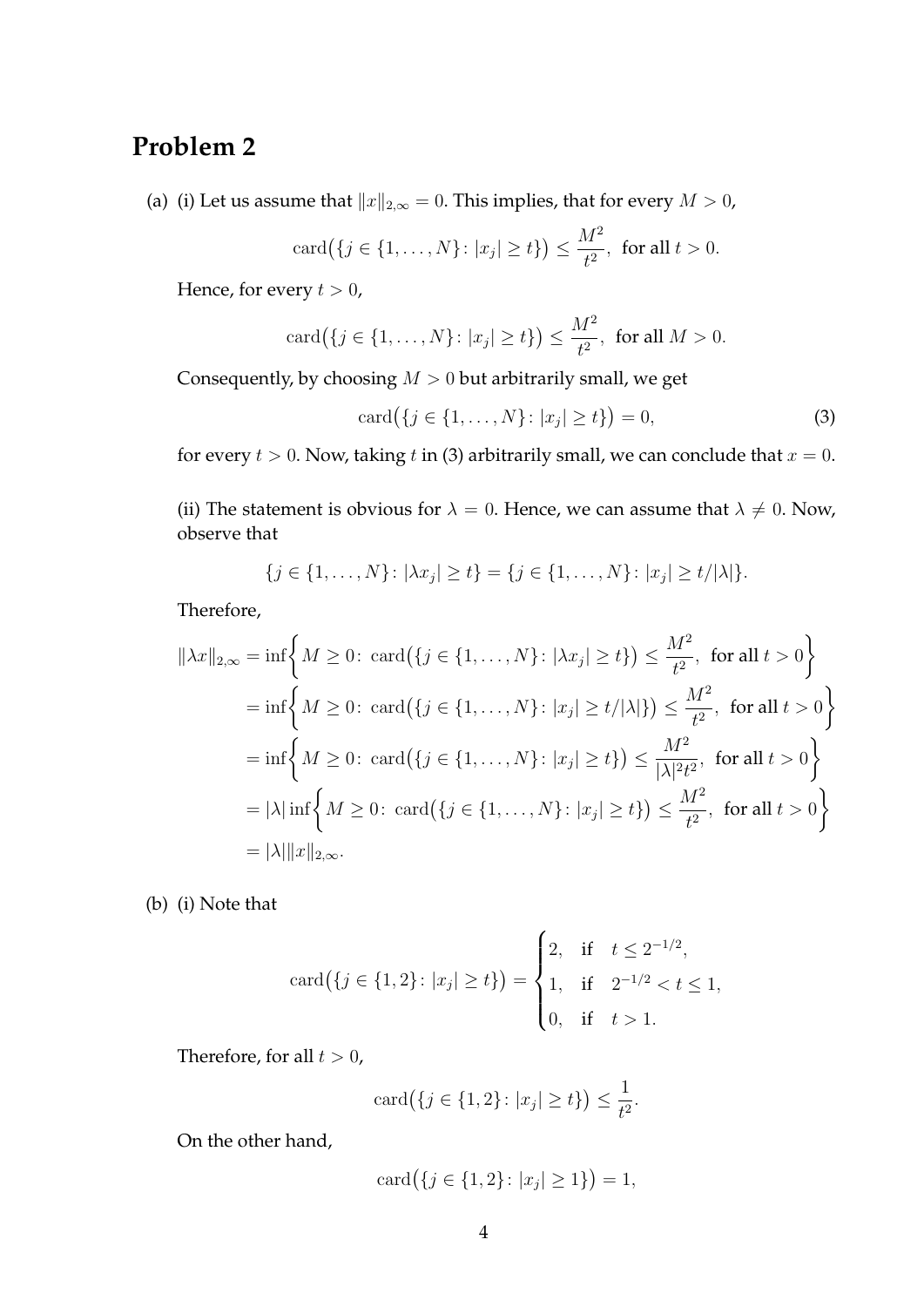and hence, we get

$$
||x||_{2,\infty} = \inf \left\{ M \ge 0: \operatorname{card}(\{j \in \{1,2\} : |x_j| \ge t\}) \le \frac{M^2}{t^2}, \text{ for all } t > 0 \right\} = 1.
$$

Next, using

$$
card({j \in {1, 2}: |x_j| \ge t}) = card({j \in {1, 2}: |y_j| \ge t}), \text{ for all } t > 0,
$$

yields

$$
||y||_{2,\infty} = ||x||_{2,\infty} = 1.
$$

(ii) Thanks to  $(a)$ (ii), we have

$$
||x + y||_{2,\infty} = ||(1 + 2^{-1/2}, 1 + 2^{-1/2})||_{2,\infty} = (1 + 2^{-1/2})||(1,1)||_{2,\infty}.
$$

We are therefore left with having to calculate  $||(1, 1)||_{2,\infty}$ . Let us fix  $z := (1, 1)$ . Then

$$
card({j \in {1, 2}: |z_j| \ge t}) = \begin{cases} 2, & \text{if } t \le 1, \\ 0, & \text{if } t > 1, \end{cases}
$$

and hence

$$
\|z\|_{2,\infty} = \inf\left\{M \ge 0 \colon \operatorname{card}\left(\{j \in \{1,2\} : |z_j| \ge t\}\right) \le \frac{M^2}{t^2}, \text{ for all } t > 0\right\} = 2^{1/2}.
$$

Consequently, we get

$$
||x + y||_{2,\infty} = 2^{1/2} (1 + 2^{-1/2}) = 2^{1/2} + 1 > 2 = ||x||_{2,\infty} + ||y||_{2,\infty}.
$$

(c) (i) If  $|x_j^1 + \cdots + x_j^k| \ge t$  for some  $j \in \{1, \ldots, N\}$ , then we have that  $|x_j^i| \ge t/k$  for this *j* and some  $i \in \{1, \ldots, k\}$ . This allows us to conclude that

$$
\{j \in \{1, \ldots, N\} \colon |x_j^1 + \cdots + x_j^k| \ge t\} \subset \bigcup_{i \in \{1, \ldots, k\}} \{j \in \{1, \ldots, N\} \colon |x_j^i| \ge t/k\}.
$$

 $(ii)$  From  $(c)(i)$  we get that

$$
card({j \in {1, ..., N}: |x_j^1 + \cdots + x_j^k| \ge t})
$$
  
\n
$$
\leq \sum_{i \in {1, ..., k}} card({j \in {1, ..., N}: |x_j^i| \ge t/k})
$$
  
\n
$$
\leq \sum_{i \in {1, ..., k}} \frac{||x^i||_{2,\infty}^2}{(t/k)^2}
$$
  
\n
$$
= \frac{k^2(||x^1||_{2,\infty}^2 + \cdots + ||x^k||_{2,\infty}^2)}{t^2}.
$$

 $\cdot$ )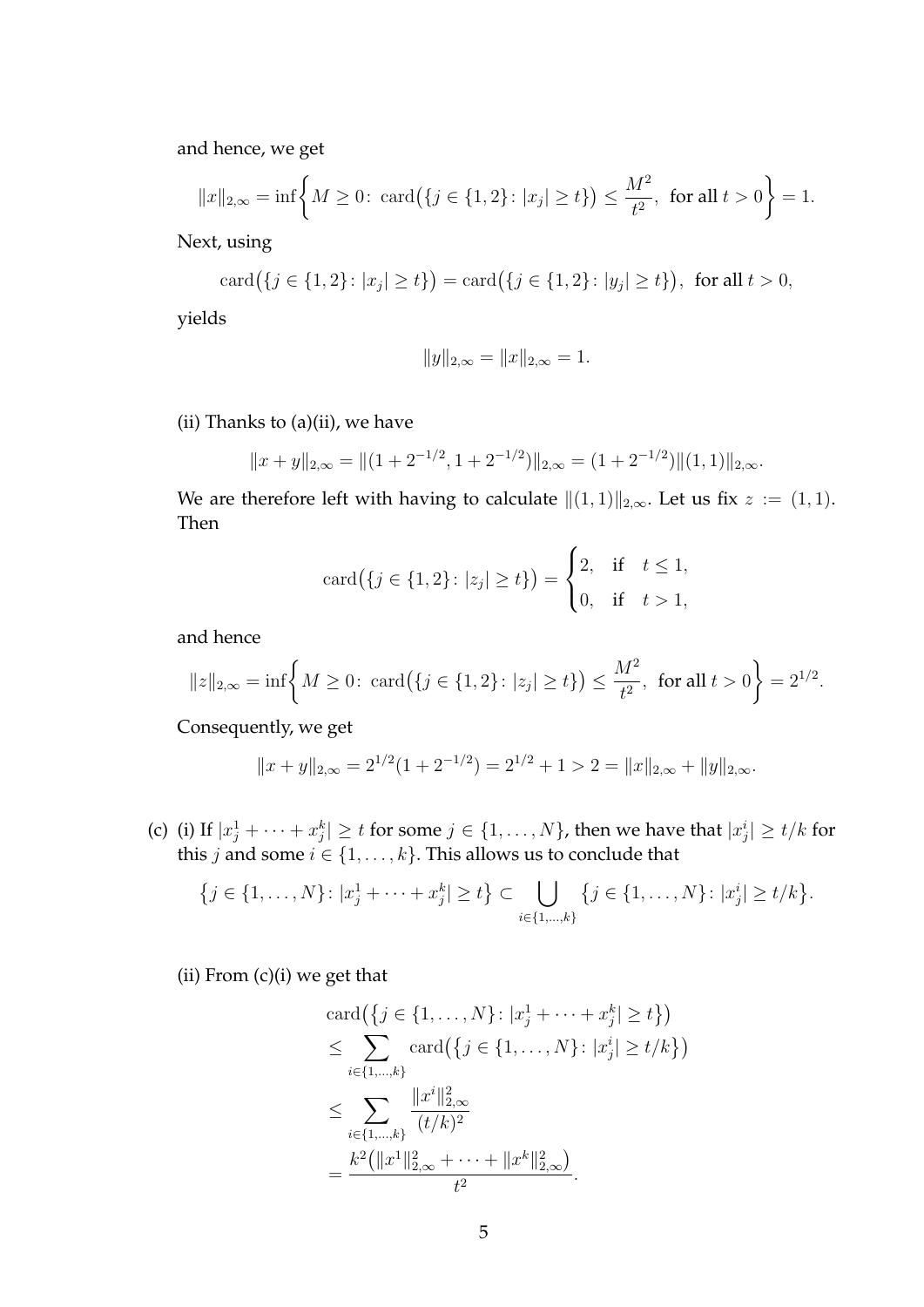We therefore obtain

$$
||x^1 + \cdots + x^k||_{2,\infty} \le k (||x^1||_{2,\infty}^2 + \cdots + ||x^k||_{2,\infty}^2)^{1/2}.
$$

(iii) We have

$$
\frac{(\|x^1\|_{2,\infty}^2 + \dots + \|x^k\|_{2,\infty}^2)}{(\|x^1\|_{2,\infty} + \dots + \|x^k\|_{2,\infty})^2}
$$
\n
$$
= \left(\frac{\|x^1\|_{2,\infty}}{(\|x^1\|_{2,\infty} + \dots + \|x^k\|_{2,\infty})}\right)^2 + \dots + \left(\frac{\|x^k\|_{2,\infty}}{(\|x^1\|_{2,\infty} + \dots + \|x^k\|_{2,\infty})}\right)^2
$$
\n
$$
\leq \frac{\|x^1\|_{2,\infty}}{(\|x^1\|_{2,\infty} + \dots + \|x^k\|_{2,\infty})} + \dots + \frac{\|x^k\|_{2,\infty}}{(\|x^1\|_{2,\infty} + \dots + \|x^k\|_{2,\infty})} = 1,
$$

and hence

$$
\left(\|x^1\|_{2,\infty}^2 + \dots + \|x^k\|_{2,\infty}^2\right)^{1/2} \le \|x^1\|_{2,\infty} + \dots + \|x^k\|_{2,\infty}.\tag{4}
$$

Combining this with (c)(ii), we obtain

$$
||x^1 + \cdots + x^k||_{2,\infty} \le k(||x^1||_{2,\infty} + \cdots + ||x^k||_{2,\infty}).
$$

(d) For every  $k \in \{1, \ldots, N\}$ , we can write

$$
||x||_2^2 = \sum_{j=1}^N (x_j^*)^2 \ge \sum_{j=1}^k (x_j^*)^2 \ge k(x_k^*)^2.
$$

Raising to the power  $1/2$  and taking the maximum over  $k$  yields the desired result.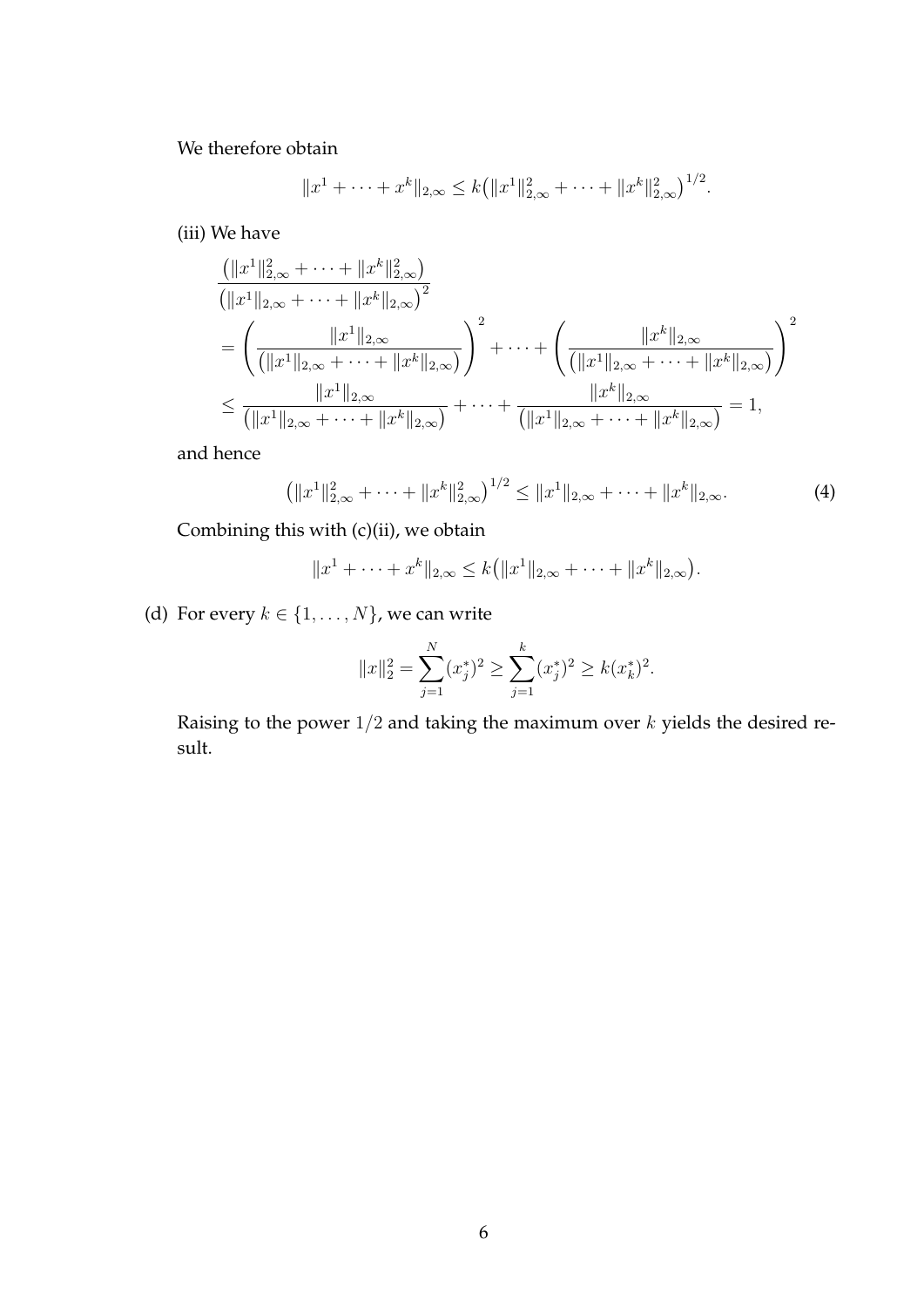#### **Problem 3**

(a) (i) We take two indices  $i \neq j$  and assume that there exists at least one element  $\theta \in \mathbb{H}^d$  in the intersection  $\mathbb{H}_i \cap \mathbb{H}_j$ . By the triangle inequality and the definition of  $\mathbb{H}_i$  and  $\mathbb{H}_j$ , we have

$$
d_H(\theta^i, \theta^j) \le d_H(\theta^i, \theta) + d_H(\theta^j, \theta) \le \varepsilon/2 + \varepsilon/2 \le \varepsilon.
$$

However, by definition of an  $\varepsilon$ -packing, we must have  $d_H(\theta^i, \theta^j) > \varepsilon$ , which results in a contradiction and thereby concludes the proof of the sets  $\{\mathbb{H}_i\}_{i=1}^M$ being disjoint.

(ii) For a given integer  $k \in [0, d]$ , the points in  $\mathbb{H}^d$  that are at distance  $k/d$  of  $\theta^i$  are exactly the  $\theta$  obtained by flipping k different coordinates of  $\theta^i$ . We can therefore observe that there are exactly  $\binom{d}{k}$  $\binom{d}{k}$  points at distance  $k/d$  from  $\theta^i$ . Summing over all the integers k such that  $k/d \leq \varepsilon/2$  or, equivalently,  $k \leq d\varepsilon/2$ , one obtains

$$
|\mathbb{H}_i| = \sum_{k=0}^n \binom{d}{k},
$$

with  $n = \lfloor d\varepsilon/2 \rfloor$ .

(iii) We argue as follows:

$$
\log M(\varepsilon; \mathbb{H}^d, d_H) + \log {d \choose n} = \log \left[ M(\varepsilon; \mathbb{H}^d, d_H) {d \choose n} \right]
$$
  
\n
$$
\leq \log \left[ M(\varepsilon; \mathbb{H}^d, d_H) \sum_{k=0}^n {d \choose k} \right]
$$
  
\n
$$
= \log \left[ \sum_{i=1}^M \sum_{k=0}^n {d \choose k} \right]
$$
  
\n
$$
\stackrel{(a)(ii)}{=} \log \left[ \sum_{i=1}^M |\mathbb{H}_i| \right]
$$
  
\n
$$
\stackrel{(b)(i)}{\leq} \log |\mathbb{H}^d| = \log 2^d = d \log 2,
$$

where we used the shorthand  $M$  for  $M(\varepsilon;{\mathbb H}^d,d_H).$  The last inequality comes from the fact that the  $\mathbb{H}_i$  are disjoint subsets of  $\mathbb{H}^d$ , so that the sum of their cardinalities is bounded by the cardinality of  $\mathbb{H}^d$ . Rearranging terms yields the desired result according to

$$
\log M(\varepsilon; \mathbb{H}^d, d_H) \le d \log 2 - \log {d \choose n}.
$$
 (5)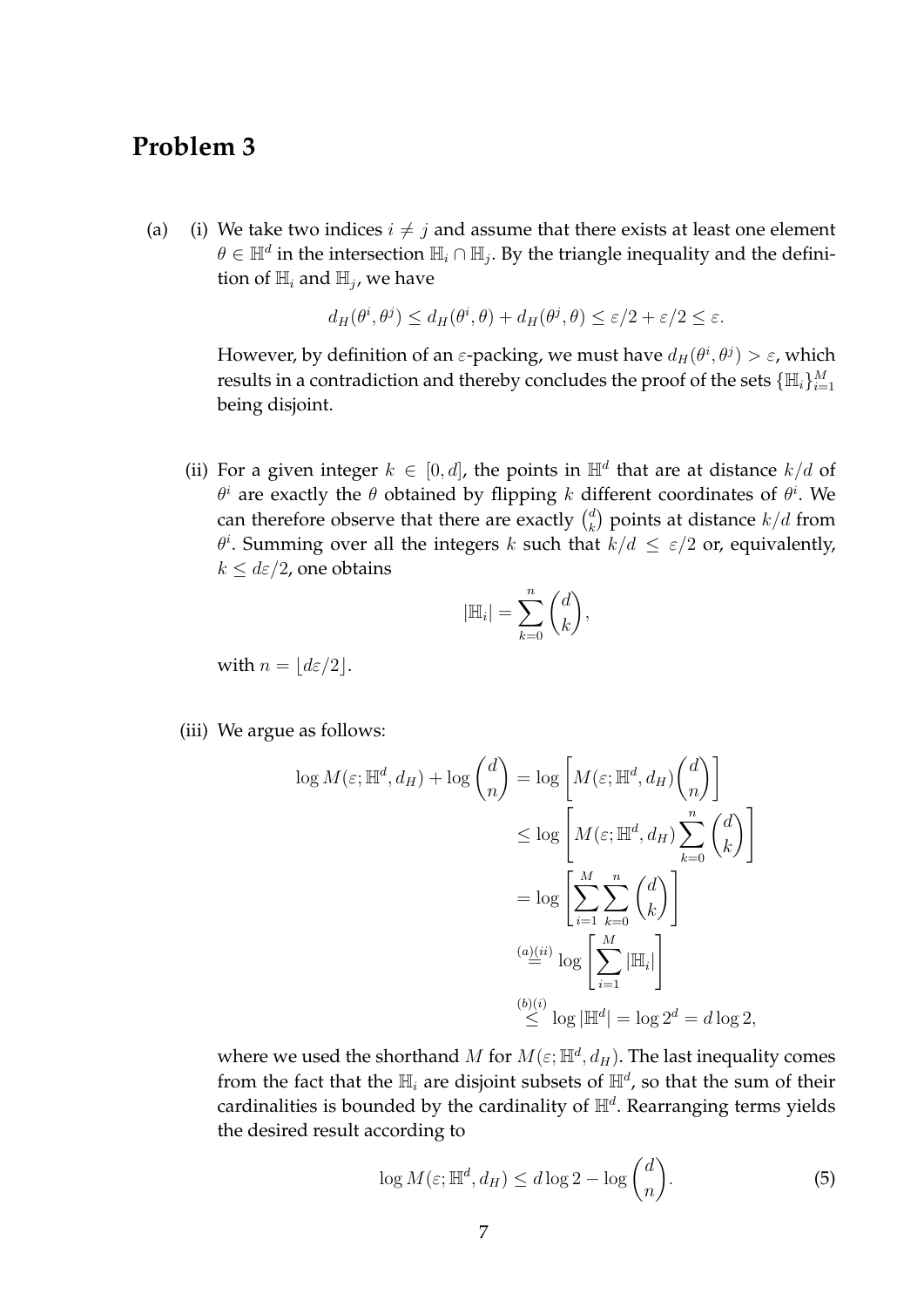(b) (i) Following the hint, we note that

$$
\frac{\mathbb{P}[Y = \ell]}{\mathbb{P}[Y = \ell - 1]} = \frac{\binom{d}{\ell} (n/d)^{\ell} (1 - n/d)^{d - \ell}}{\binom{d}{\ell - 1} (n/d)^{\ell - 1} (1 - n/d)^{d - \ell + 1}}
$$

$$
= \frac{d - \ell + 1}{\ell} \frac{n/d}{1 - n/d}
$$

$$
= \frac{d - \ell + 1}{d - n} \frac{n}{\ell}.
$$
(6)

Both of the fractions in (6) are larger than 1 for  $\ell \le n$  and smaller than 1 for  $\ell > n$ . This means that  $\mathbb{P}[Y = \ell]$  is maximized at  $\ell = n$ , which is the desired result.

(ii) Following the hint, we have

$$
1 = \sum_{\ell=0}^{d} \mathbb{P}[Y = \ell]
$$
  
\n(b)(i)  
\n
$$
\leq (d+1)\mathbb{P}[Y = n]
$$
  
\n
$$
= (d+1)\binom{d}{n}(n/d)^{n}(1 - n/d)^{d-n}.
$$

Taking the logarithm, we obtain

$$
\log {d \choose n} \ge -\log \{(d+1)(n/d)^n (1 - n/d)^{d-n}\}\
$$
  
=  $-n \log(n/d) - (d-n) \log(1 - n/d) - \log(d+1)$   
=  $d \{-(n/d) \log(n/d) - (1 - n/d) \log(1 - n/d)\} - \log(d+1)$   
=  $d \phi(n/d) - \log(d+1)$ ,

which is the desired result.

(c) We argue as follows:

$$
\frac{\log M(\varepsilon; \mathbb{H}^d, d_H)}{d} \stackrel{(5)}{\leq} \log 2 - \frac{\log {d \choose n}}{d}
$$
\n
$$
\stackrel{(b)(ii)}{\leq} \log 2 - \phi(n/d) + \frac{\log(d+1)}{d}
$$
\n
$$
= (n/d) \log 2 + (1 - n/d) \log 2 + (n/d) \log(n/d)
$$
\n
$$
+ (1 - n/d) \log(1 - n/d) + \frac{\log(d+1)}{d}
$$
\n
$$
= (n/d) \log \left(\frac{n/d}{1/2}\right) + (1 - n/d) \log \left(\frac{1 - n/d}{1/2}\right) + \frac{\log(d+1)}{d}
$$
\n
$$
= D((n/d) \| (1/2)) + \frac{\log(d+1)}{d}.
$$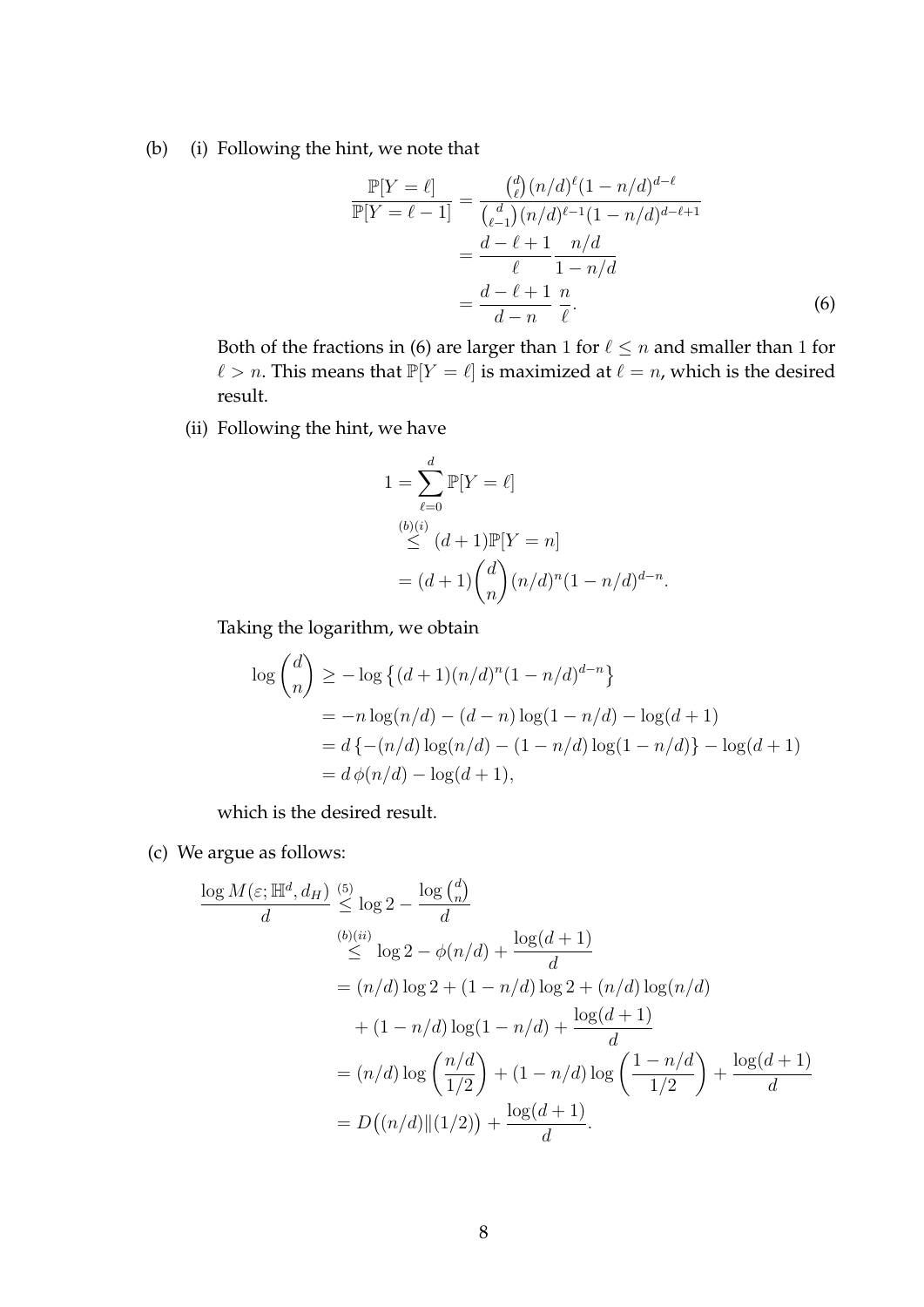### **Problem 4**

(a) Consider the points  $x_1 = 0$  and  $x_2 = 1$  in R. The four possible labelings

$$
\begin{cases}\nh_{(-1,-1)}(x_1) = 0 & \text{and} \quad h_{(-1,-1)}(x_2) = 0, \\
h_{(0,0)}(x_1) = 1 & \text{and} \quad h_{(0,0)}(x_2) = 0, \\
h_{(1,1)}(x_1) = 0 & \text{and} \quad h_{(1,1)}(x_2) = 1, \\
h_{(0,1)}(x_1) = 1 & \text{and} \quad h_{(0,1)}(x_2) = 1,\n\end{cases}
$$

are produced by  $\mathcal{H}_1$ . Therefore, there is a set of 2 points shattered by  $\mathcal{H}_1$ , which implies dim $_{VC}(\mathcal{H}_1) \geq 2$ .

On the other hand, for any set of three distinct points  $x_1$ ,  $x_2$ , and  $x_3$  that we choose without loss of generality such that  $x_1 < x_2 < x_3$ , there is no closed interval containing  $x_1$  and  $x_3$  but not  $x_2$ . Therefore, there is no set of 3 points shattered by  $\mathcal{H}_1$ , which implies dim $_{VC}(\mathcal{H}_1) < 3$ .

We have therefore proven that  $\dim_{VC}(\mathcal{H}_1) = 2$ .

(b) (i) The 4 points  $X_1 = (-1, 0)$ ,  $X_2 = (0, -1)$ ,  $X_3 = (1, 0)$ , and  $X_4 = (0, 1)$  are shattered by  $\mathcal{H}_2$ . To see this, we fix a labeling  $(y_1, y_2, y_3, y_4) \in \{0, 1\}^4$ . The rectangle  $h_{(-y_1,-y_2,y_3,y_4)} ∈ H_2$  labels correctly all four points:

$$
\begin{cases}\nh_{(-y_1, -y_2, y_3, y_4)}(X_1) = y_1, \\
h_{(-y_1, -y_2, y_3, y_4)}(X_2) = y_2, \\
h_{(-y_1, -y_2, y_3, y_4)}(X_3) = y_3, \\
h_{(-y_1, -y_2, y_3, y_4)}(X_4) = y_4.\n\end{cases}
$$

The figures below picture the rectangle  $h_{(-1,-1,0,0)}$  (left) and the rectangle  $h_{(0,-1,1,1)}$  (right).